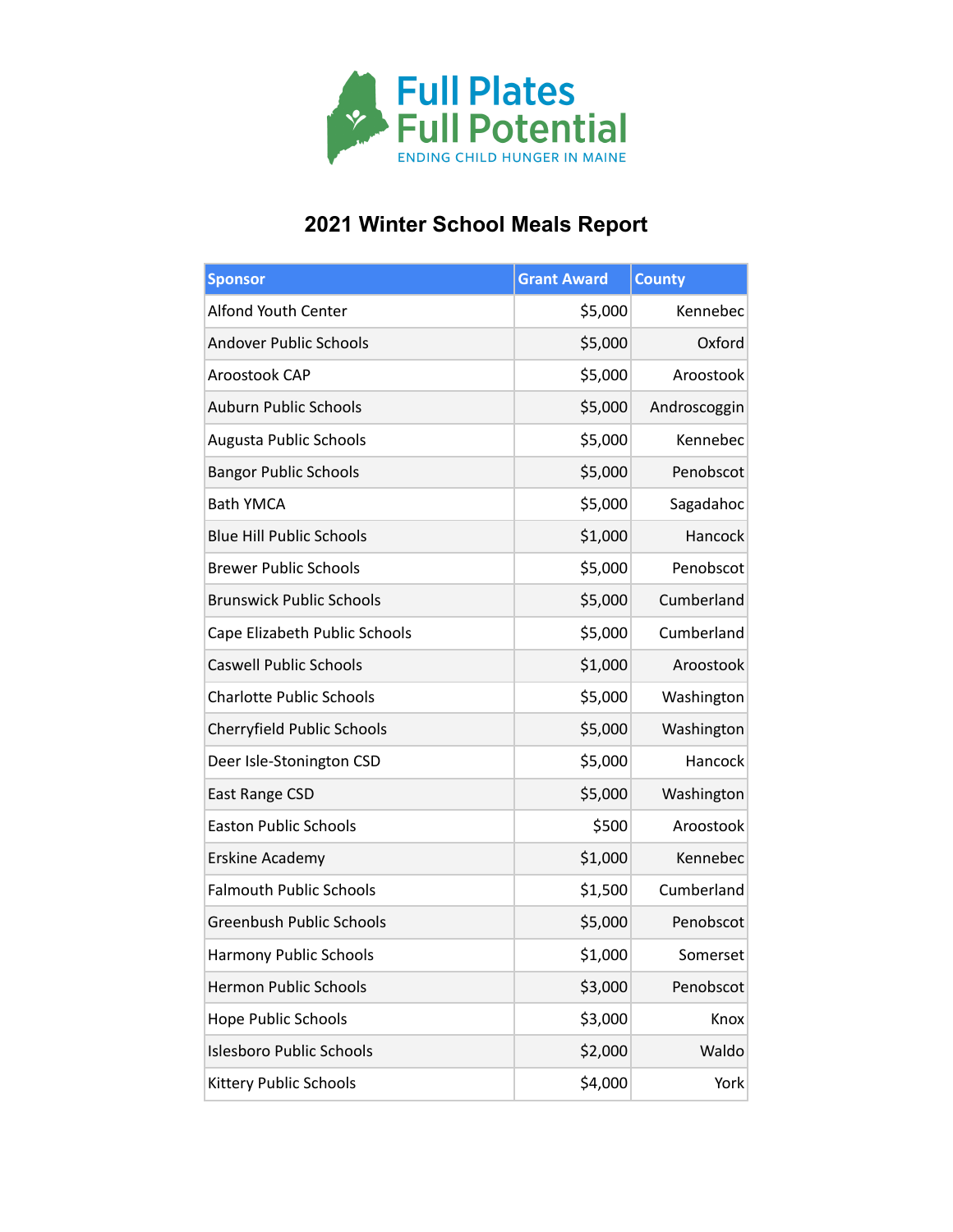| <b>Sponsor</b>                  | <b>Grant Award</b> | <b>County</b> |
|---------------------------------|--------------------|---------------|
| <b>Lewiston Public Schools</b>  | \$5,000            | Androscoggin  |
| <b>Lisbon Public Schools</b>    | \$2,000            | Androscoggin  |
| Madawaska Public Schools        | \$4,000            | Aroostook     |
| MSAD 27                         | \$5,000            | Aroostook     |
| MSAD 46                         | \$5,000            | Penobscot     |
| <b>Portland Public Schools</b>  | \$5,000            | Cumberland    |
| <b>Princeton Public Schools</b> | \$500              | Washington    |
| <b>RSU 02</b>                   | \$5,000            | Kennebec      |
| RSU 03/MSAD 03                  | \$3,000            | Waldo         |
| <b>RSU 04</b>                   | \$5,000            | Androscoggin  |
| <b>RSU 05</b>                   | \$5,000            | Cumberland    |
| <b>RSU 09</b>                   | \$5,000            | Franklin      |
| <b>RSU 10</b>                   | \$3,900            | Oxford        |
| <b>RSU 12</b>                   | \$5,000            | Kennebec      |
| <b>RSU 14</b>                   | \$5,000            | Cumberland    |
| RSU 15/MSAD 15                  | \$5,000            | Cumberland    |
| <b>RSU 18</b>                   | \$5,000            | Kennebec      |
| <b>RSU 19</b>                   | \$5,000            | Penobscot     |
| <b>RSU 20</b>                   | \$5,000            | Waldo         |
| <b>RSU 21</b>                   | \$5,000            | York          |
| <b>RSU 25</b>                   | \$5,000            | Hancock       |
| <b>RSU 26</b>                   | \$5,000            | Penobscot     |
| <b>RSU 29/MSAD 29</b>           | \$2,500            | Aroostook     |
| RSU 30/MSAD 30                  | \$5,000            | Penobscot     |
| <b>RSU 33/MSAD 33</b>           | \$3,000            | Androscoggin  |
| <b>RSU 34</b>                   | \$920              | Penobscot     |
| <b>RSU 35/MSAD 35</b>           | \$5,000            | York          |
| RSU 40/MSAD 40                  | \$5,000            | Knox          |
| RSU 44/MSAD 44                  | \$5,000            | Oxford        |
| RSU 45/MSAD 45                  | \$2,500            | Aroostook     |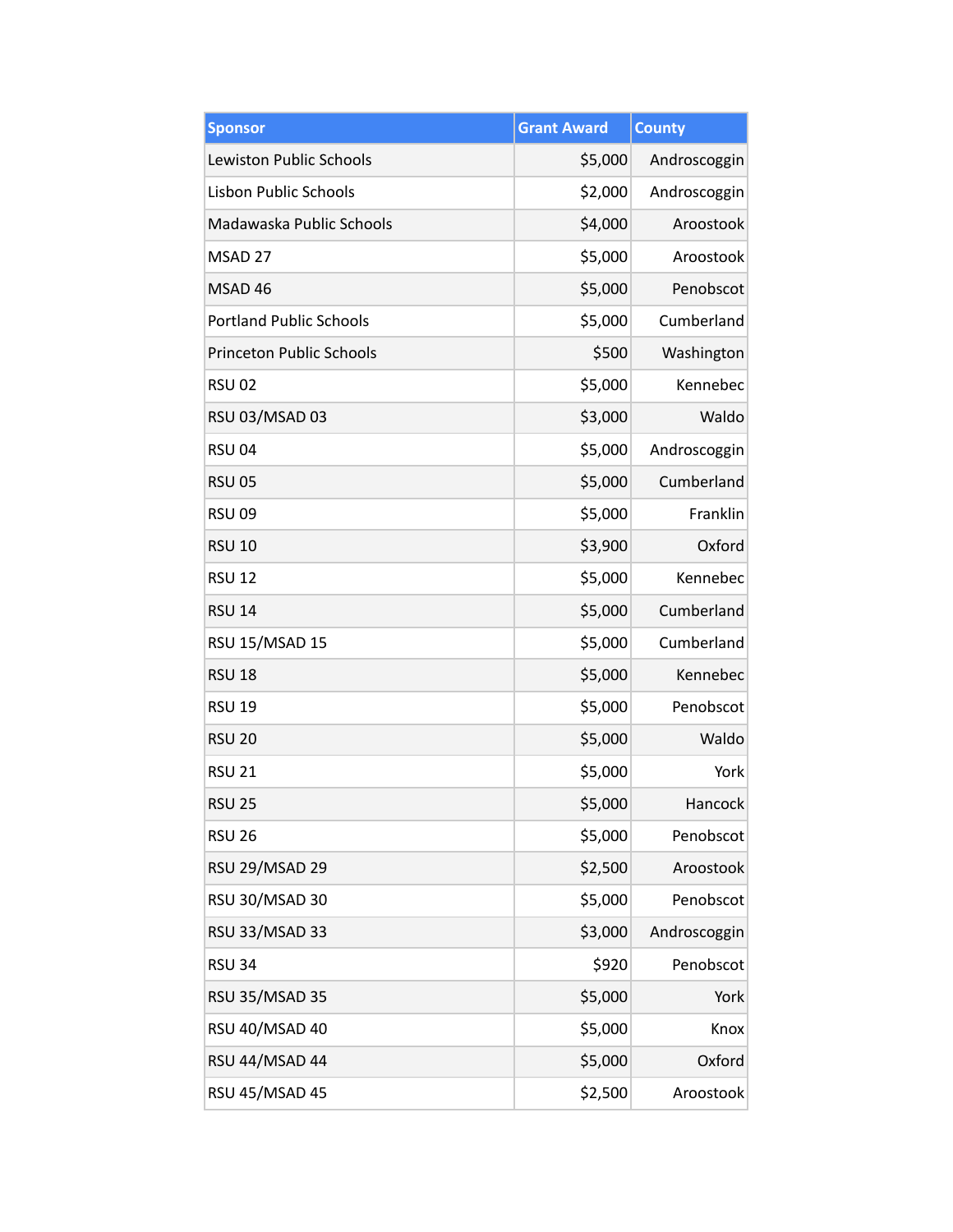| <b>Sponsor</b>                   | <b>Grant Award</b> | <b>County</b> |
|----------------------------------|--------------------|---------------|
| RSU 54/MSAD 54                   | \$5,000            | Somerset      |
| <b>RSU 55/MSAD 55</b>            | \$5,000            | Oxford        |
| RSU 57/MSAD 57                   | \$5,000            | York          |
| <b>RSU 58/MSAD 58</b>            | \$5,000            | Franklin      |
| <b>RSU 59/MSAD 59</b>            | \$3,965            | Somerset      |
| RSU 60/MSAD 60                   | \$5,000            | York          |
| <b>RSU 61/MSAD 61</b>            | \$5,000            | Washington    |
| RSU 63/MSAD 63                   | \$4,486            | Penobscot     |
| RSU 70/MSAD 70                   | \$3,000            | Aroostook     |
| <b>RSU 72/MSAD 72</b>            | \$5,000            | Oxford        |
| <b>RSU 73</b>                    | \$5,000            | Androscoggin  |
| RSU 74/MSAD 74                   | \$3,000            | Somerset      |
| <b>RSU 78</b>                    | \$2,500            | Franklin      |
| RSU 79/MSAD 01                   | \$1,500            | Aroostook     |
| RSU 83/MSAD 13                   | \$400              | Somerset      |
| RSU 87/MSAD 23                   | \$1,000            | Penobscot     |
| <b>RSU 89</b>                    | \$5,000            | Penobscot     |
| <b>Saco Public Schools</b>       | \$5,000            | York          |
| Scarborough Public Schools       | \$5,000            | Cumberland    |
| South Portland Public Schools    | \$5,000            | Cumberland    |
| St George Public Schools         | \$1,200            | Knox          |
| <b>St Thomas School</b>          | \$5,000            | York          |
| <b>Tremont Public Schools</b>    | \$2,500            | Hancock       |
| <b>Trenton Public Schools</b>    | \$250              | Hancock       |
| Vassalboro Public Schools        | \$5,000            | Kennebec      |
| <b>Veazie Public Schools</b>     | \$2,000            | Penobscot     |
| <b>Washington Academy</b>        | \$5,000            | Washington    |
| <b>Waterville Public Schools</b> | \$5,000            | Kennebec      |
| West Bath Public Schools         | \$2,500            | Sagadahoc     |
| <b>Winslow Schools</b>           | \$5,000            | Kennebec      |